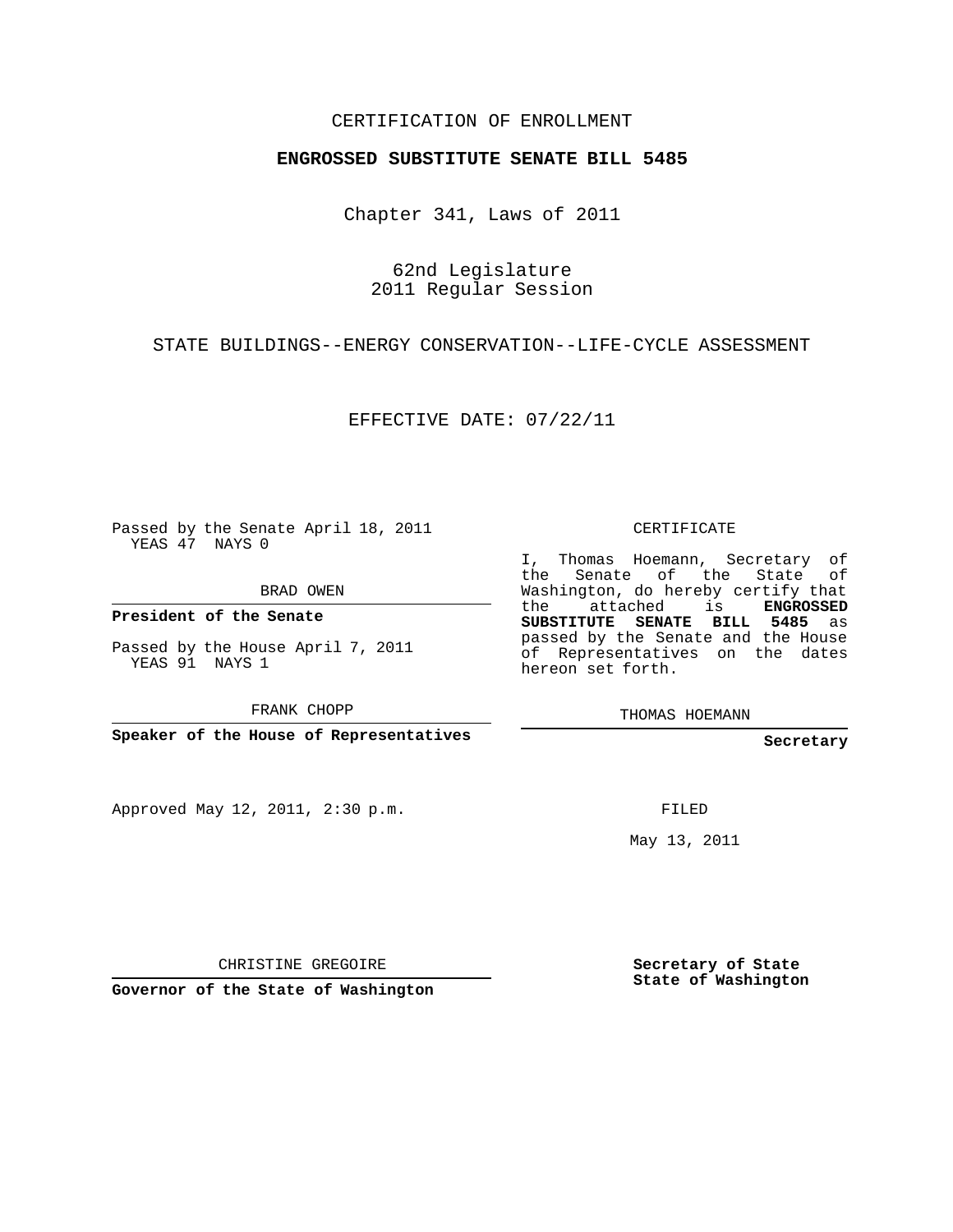## **ENGROSSED SUBSTITUTE SENATE BILL 5485** \_\_\_\_\_\_\_\_\_\_\_\_\_\_\_\_\_\_\_\_\_\_\_\_\_\_\_\_\_\_\_\_\_\_\_\_\_\_\_\_\_\_\_\_\_

\_\_\_\_\_\_\_\_\_\_\_\_\_\_\_\_\_\_\_\_\_\_\_\_\_\_\_\_\_\_\_\_\_\_\_\_\_\_\_\_\_\_\_\_\_

AS AMENDED BY THE HOUSE

Passed Legislature - 2011 Regular Session

## **State of Washington 62nd Legislature 2011 Regular Session**

**By** Senate Environment, Water & Energy (originally sponsored by Senators Hargrove and Ranker)

READ FIRST TIME 02/16/11.

 AN ACT Relating to maximizing the use of our state's natural resources; and creating new sections.

BE IT ENACTED BY THE LEGISLATURE OF THE STATE OF WASHINGTON:

 NEW SECTION. **Sec. 1.** (1)(a) The University of Washington, led by the college of built environments, and Washington State University, led by the college of engineering and architecture, shall conduct a review of other states' existing building codes, international standards, peer-reviewed research, and models and tools of life-cycle assessment, embodied energy, and embodied carbon in building materials.

(b) This review must identify:

 (i) If the standards and models are developed according to a recognized consensus-based process;

 (ii) If the standards and models could be implemented as part of 14 building standards or building codes; and

 (iii) The scope of life-cycle accounting that the standards and models address.

 (2)(a) By September 1, 2012, the University of Washington and Washington State University shall submit a report to the legislature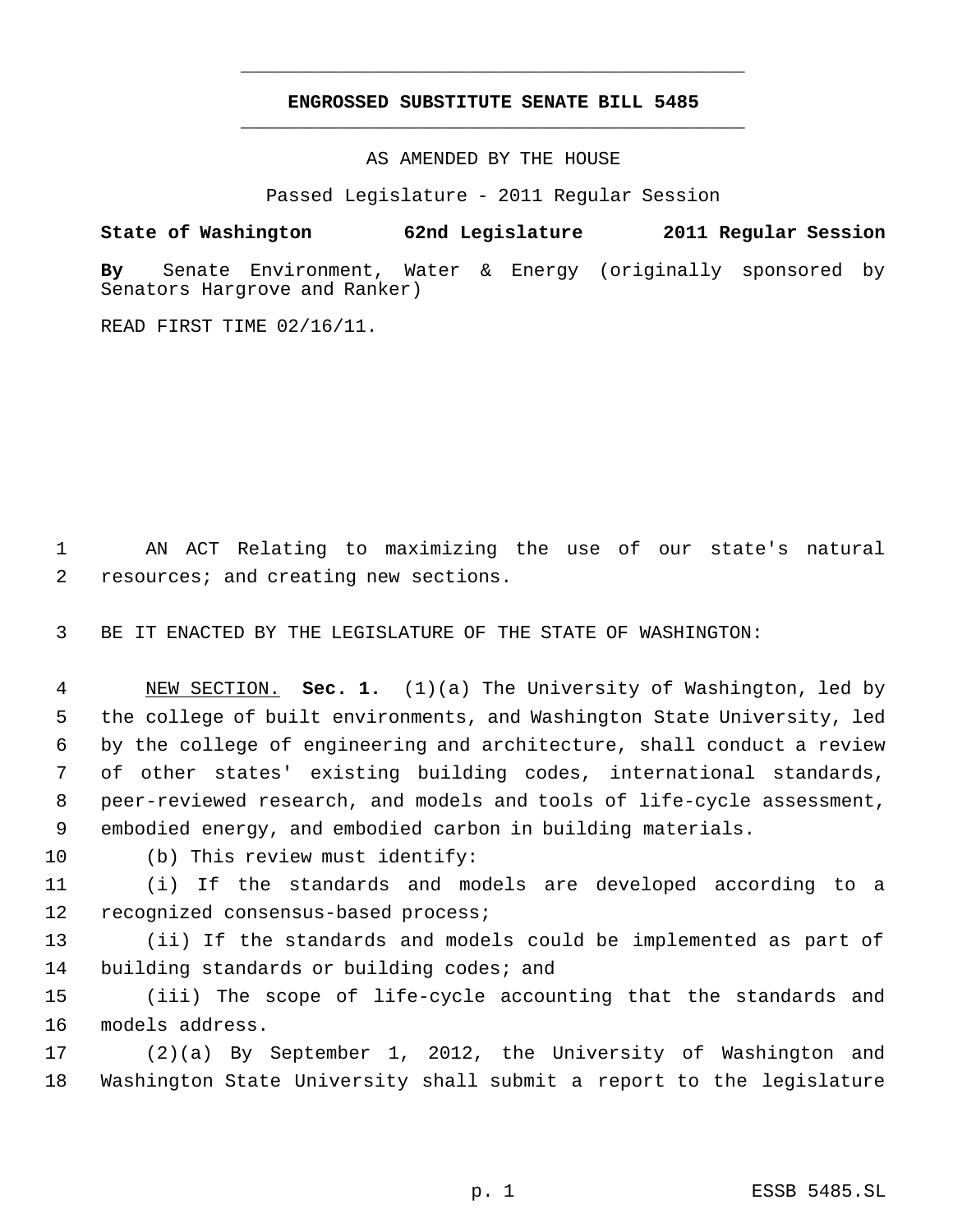consistent with RCW 43.01.036. In addition to providing the data required in subsection (1) of this section, the report must include recommendations to the legislature for methodologies to:

 (i) Determine if a standard, model, or tool using life-cycle assessment can be sufficiently developed to be incorporated into the state building code;

 (ii) Develop a comprehensive guideline using common and consistent metrics for the embodied energy, carbon, and life-cycle accounting of building materials; and

 (iii) Incorporate into every project the ongoing monitoring, verification, and reporting of a high performance public building's actual performance over its life cycle.

 (b) The report must include a list of any journal articles, study summaries, and other scientific information reviewed by the University of Washington and Washington State University in the development of the report and the information relied upon by the University of Washington and Washington State University in finalizing the report required under (a) of this subsection.

 (c) When developing its recommendations under this section, the University of Washington and Washington State University shall seek input from organizations representing design and construction professionals, academics, building materials industries, and life-cycle assessment experts.

 (3) For the purposes of this section, "life-cycle assessment" means manufacturing, construction, operation, and disposal of products used in the construction of buildings from cradle to grave.

 NEW SECTION. **Sec. 2.** (1)(a) By December 1, 2012, the department of general administration shall make recommendations to the legislature, consistent with RCW 43.01.036, for streamlining current statutory requirements for life-cycle cost analysis, energy conservation in design, and high performance of public buildings.

 (b) The department of general administration shall make recommendations on what statutory revisions, if any, are needed to the state's energy life-cycle cost analysis to account for comprehensive life-cycle impacts of carbon emissions.

(2) In making its recommendations to the legislature under